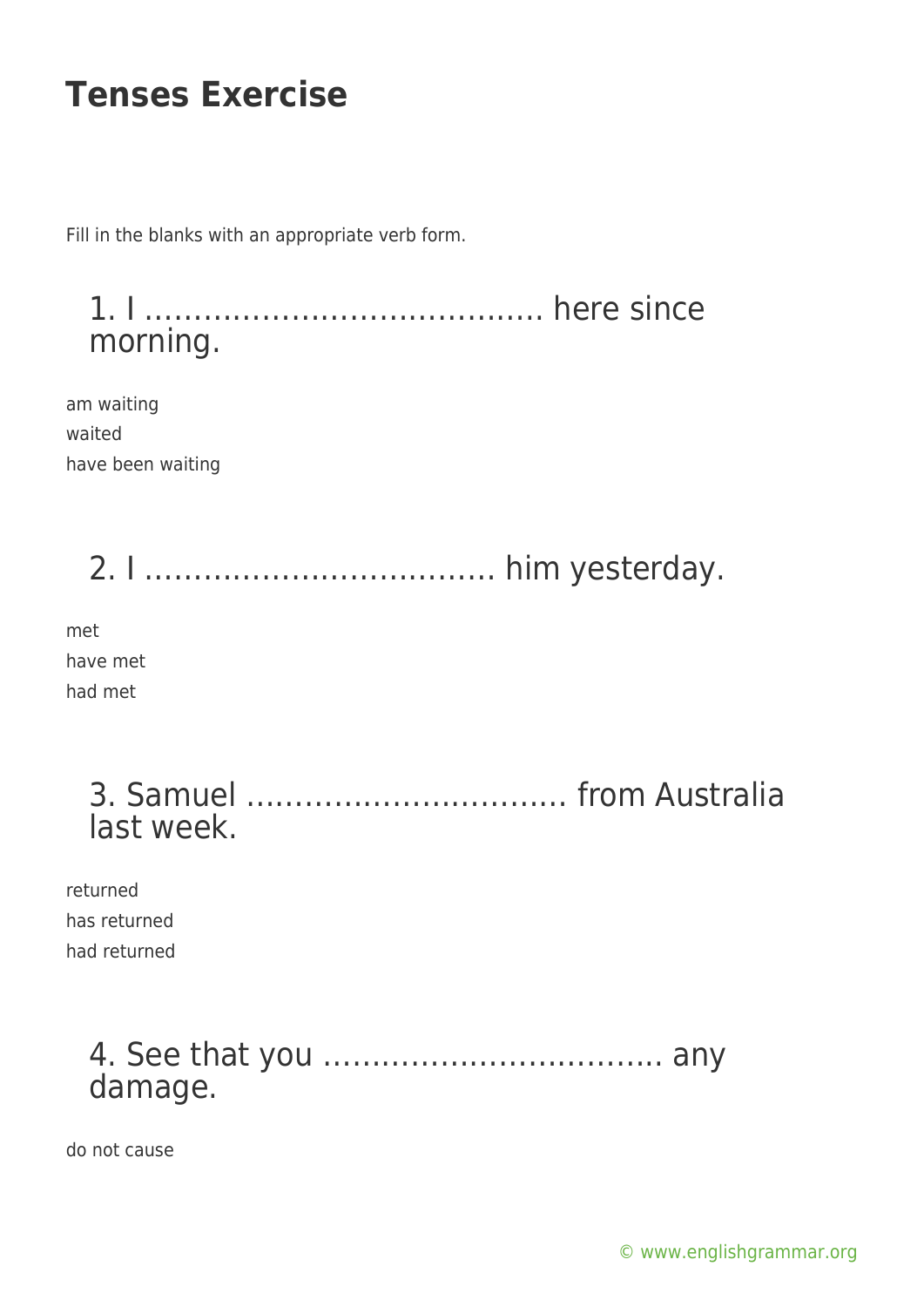did not cause will not cause

### 5. She will come if you …………………………… her.

invite will invite invited

# 6. I …………………………… to France recently.

went have gone had gone

> 7. The jail warden discovered that the prisoner ……………………………

escaped would escape had escaped

> 8. I ……………………………… in this city for ten years now.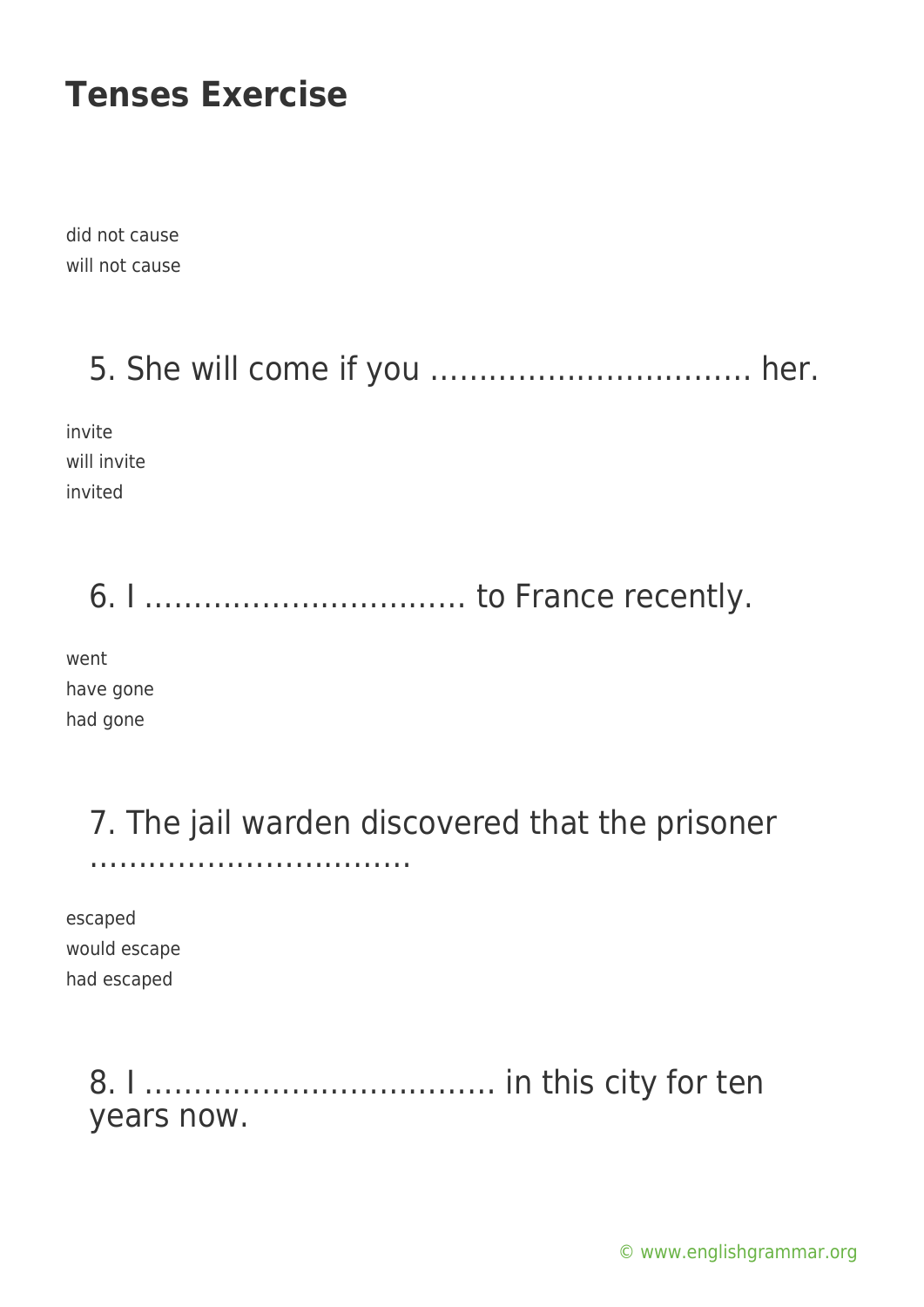have lived live am living

#### 9. The train …………………………… before we reached the station.

left had left have left

### 10. My dad ………………………….. for a walk in the morning.

go goes went has gone

#### 11. When I visited him he …………………………. bed-ridden for two months.

is was has been had been